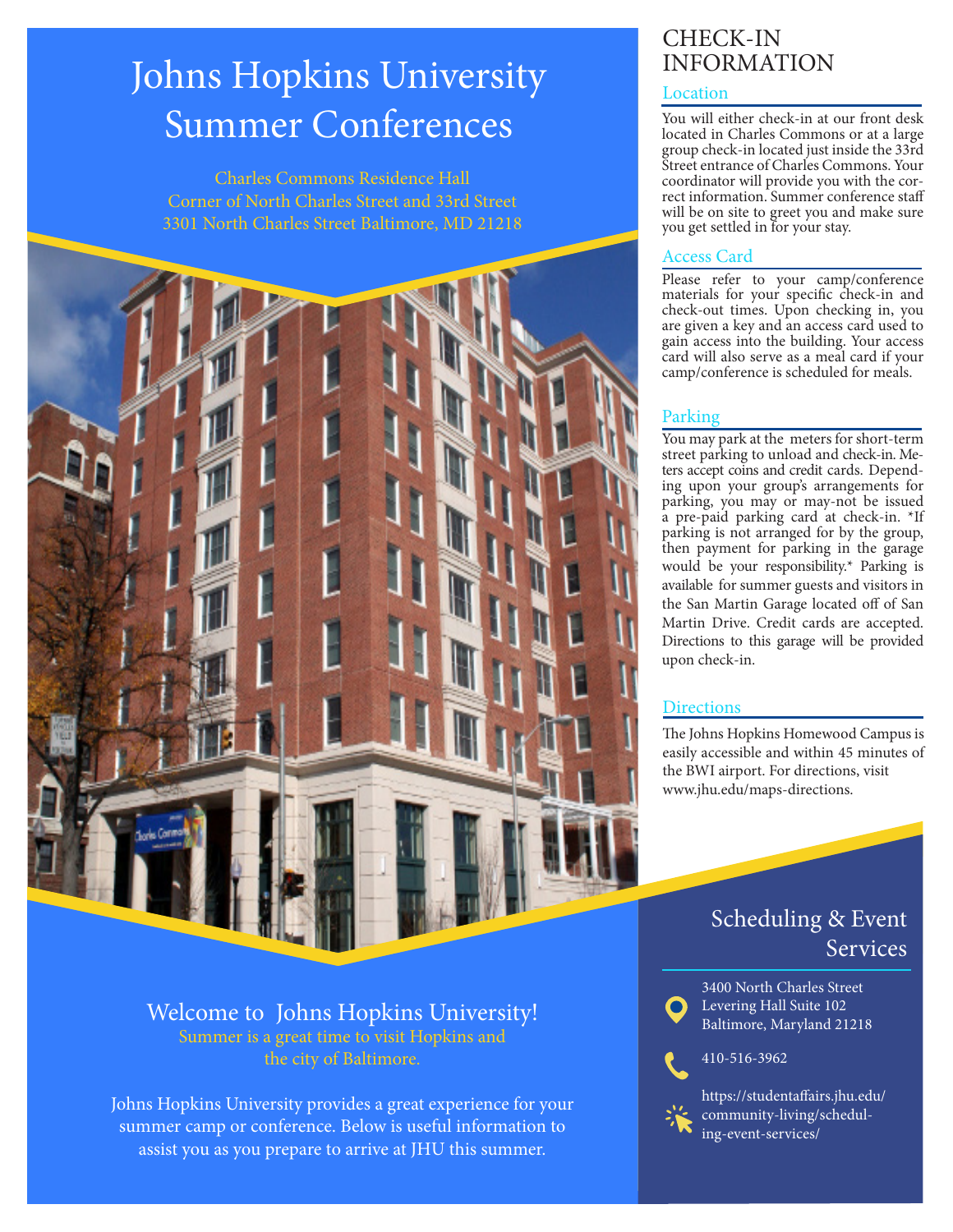## Charles Commons Facility & Amenities:

All residence halls are equipped with 24-hour security. Only guests attending a program and living on campus are permitted in the building after midnight. The following amenities are included:

- Air conditioned suite-style accommodations.
- Single bedrooms within 2 person or 4 person suites (2 people per bathroom).
- Coinless operated laundry facilities accessible to those with a JHED ID only. Those with a JHED ID must load Jcash onto their Jcard in order to wash or dry.
- Trash chutes and recycling bins on every floor.
- Study lounges as space is permitted.
- Vending Machines.
- Information on local accommodations, area attrac tions, and restaurants is available at the Charles Com mons front desk.
- Kitchenette with stove-top and refrigerator. Kitchen utensils and accessories are not provided.
- Wireless Internet.

### What To Bring:

- Alarm Clock
- Shower Caddy
- Cell Phone or Calling Card • Comfortable Shoes
- Umbrella
- Hangers

• Cooking utensils if using the kitchenette

### Prohibited in Residence Halls:

- Candles
- Smoking
- Altering rooms or rearranging furniture
- Attaching anything to ceiling, walls, or doors

## Linen Service:

Housekeeping staff work very hard to ensure residence halls are prepared for guests and keeping the living environments in good condition. Housingkeeping staff will not entire any bedrooms for cleaning once they are occupied. Guests can visit the summer conference front desk to borrow cleaning supplies.

We ask that trash is discarded in the trash chutes located on each floor using the extra trash bags in the containers.

The following linen is provided in the room: washcloths, towels, sheets, blanket, pillow, and pillow case. All beds are extra long twin. Soiled linen can be brought down to the summer conference office to be exchanged for clean



linen. There are coinless operated laundry machines available for use in the building.

Avoid bringing valuables to campus whenever possible. The University is not responsible for lost or stolen items. If valuables are brought, we suggest you keep those items out of sight in your room and locked away.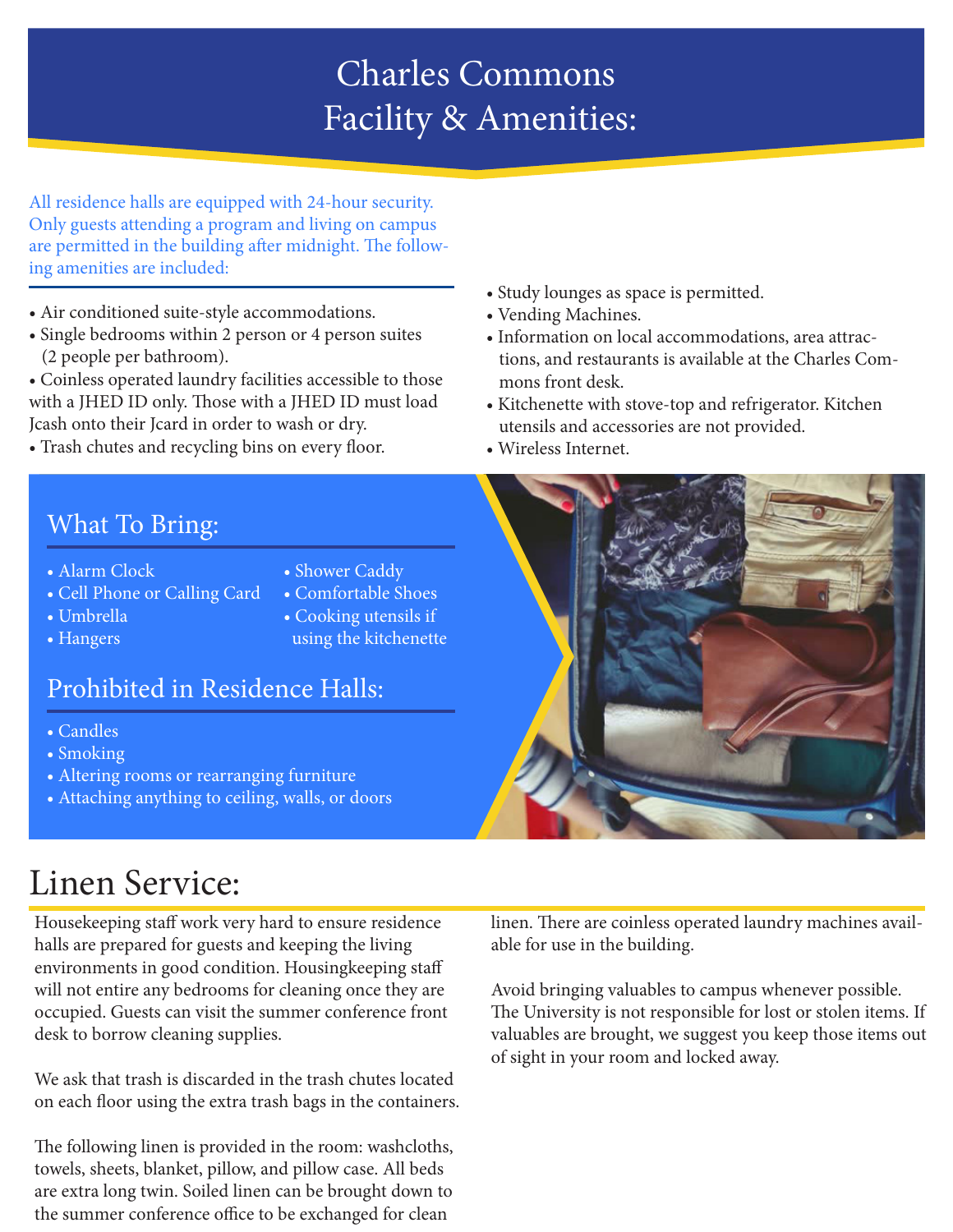## Mail:

There is a mail room on campus open limited hours, during most of the summer, for guests to send mail and purchase stamps. (It is recommended not to have mail sent to guests staying in the residence hall for less than ten days. They may not be staying long enough to receive mail.) Any mail or packages received after guests are gone will be returned to sender. Mail is not distributed on the weekends. Summer conference guests staying in Charles Commons will have to pick up their mail from the Charles Commons front desk. Mail should include the camp or conference name the guest is attending, the guest's name, and mailed to the address on the previous page. Please do not make a temporary address change to the residence hall if you are staying for a longer duration of time.





## Housing:

Housing assignments are generally done based on genders. Except with specific circumstances previously arranged by your coordinator, we do not mix genders within the same room/suite. Housing can only be provided to registered attendees of a program. Guests or spouses of a registered attendee cannot be accommodated in University housing. There are gender neutral bathrooms available for use across from the security desk. Traditional gender bathrooms are available in the rear hallway by the large event spaces past Nolan's Cafe. Any special housing accommodation requests should be sent to your coordinator to be submitted to Student Disability Services no later than April 10, 2022.

## Front Desk:

The Charles Commons front desk will be open 7am-12 midnight, seven days a week. Since there are no room phones, staff are not able to call and locate guests. In the event of an emergency, those calls should be directed to JHU Security at 410-516-4600.

## Check Out:

JHU is committed to increasing and supporting environmental awareness and consumption on campus, in the community, and abroad. Recycling and composting containers are located in the halls, on the floors, and throughout campus. We ask guests to assist us in our environmental consumption and disposal efforts during your stay on campus.

Before departing campus, please make sure the room is left in similar condition as when you arrived. Check your room to make sure items are not left behind. Any lost and found items will be donated or discarded if not picked up within 5 days of check out.

There is a \$125 lock change fee for any non-returned keys, \$25 fee for non-returned access and/or meal cards, and \$25 fee for non-returned parking cards. All keys and cards must be returned by the end of your designated checkout time to avoid these fees. Payment for these items will need to be made directly to your camp or conference. Staff at the front desks cannot accept cash for any reason, including parking permits. On behalf of Community Living, we hope you enjoy your stay at JHU!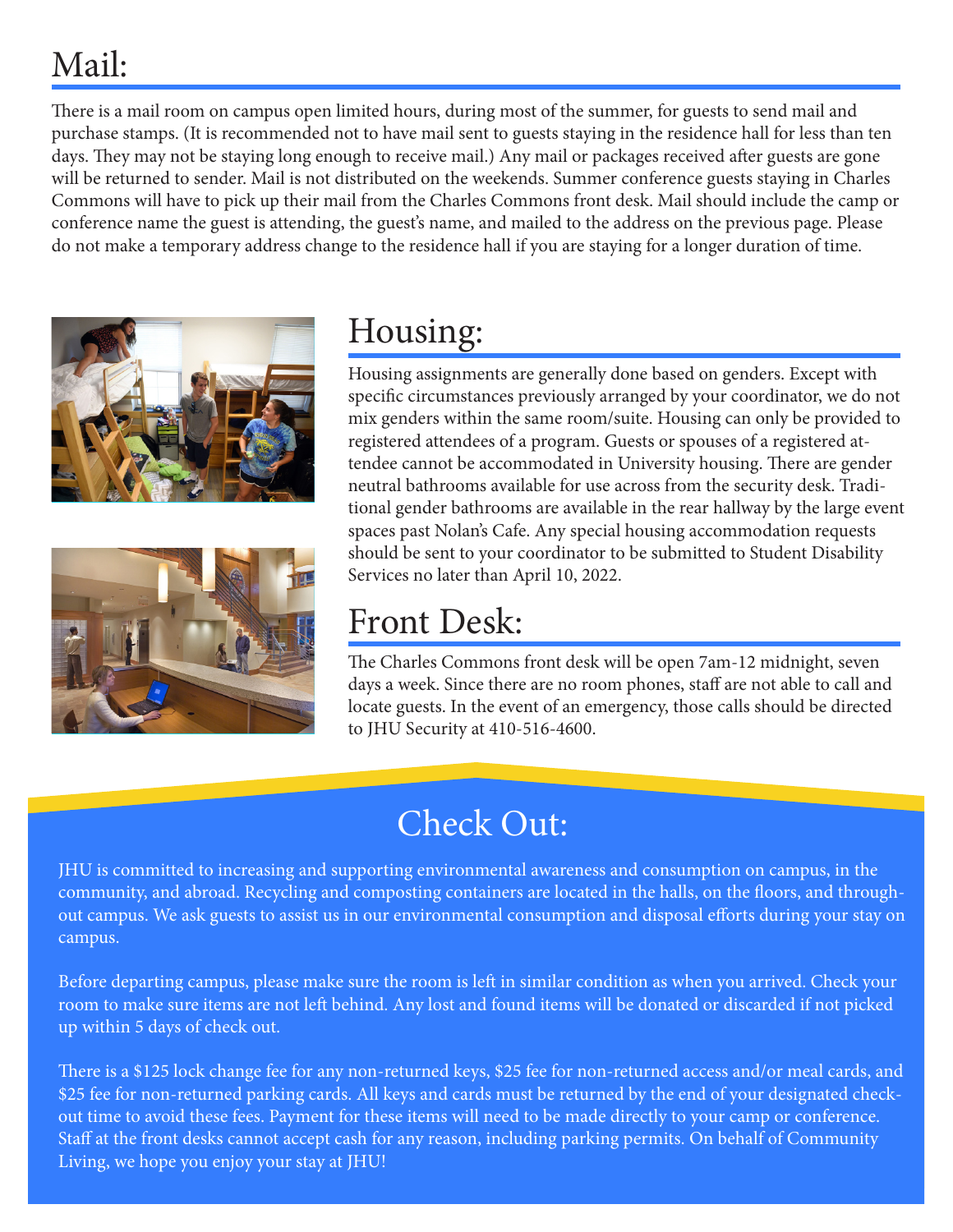## Summer Dining at Johns Hopkins University

Our commitment is to be one of the best campus dining programs in the country no matter the time of year!



### Meet. Dine. Community.

Campus dining at Johns Hopkins has been designed to achieve a single goal: to be among the best campus dining programs in the United States. Our commitment is a year round endeavor and most certainly includes summer dining. You'll find the quality and variety offered at JHU campus dining far and above many other summer dining programs. We offer our students and summer guests a super premium program.

### DINING AT THE FRESH FOOD CAFE

#### Hours of Operation

| Breakfast: | 7:00-9:00am    |
|------------|----------------|
| Lunch:     | 11:00am-2:00pm |
| Dinner:    | 5:00-8:00pm    |

\*Groups are given distinct meal times. Please adhere to your group's assigned meal times.\*

#### Breakfast

- Fresh berries, cut & whole fruit
- A selection of cold cereals
- Breakfast breads and pastries
- Scrambled eggs
- Breakfast meats and meat alternatives
- Breakfast potatoes
- Yogurt, cottage cheese, and granola
- Pancakes, waffles, or French Toast
- Coffee, Juice, Tea, and Milk

#### Lunch & Dinner

- Fresh berries, cut fruit and whole fruit
- Thumann's deli meats & cheeses
- Various breads, rolls and toppings
- Homemade pizza
- Hebrew National Brand hot dogs
- Roseda 100% fresh never frozen ground beef burgers, veggie burgers, grilled cheese sandwiches
- A variety of french fries
- Fresh baked pasta and a create your own pasta station
- Hot entrée, vegetables, and a starch
- A hot vegan entree, Self serve salad bar
- A wide selection of beverages
- A variety of ice cream novelties and housemade desserts

### OFFICE OF DINING



410-516-3383

Dining@jhu.edu



https://studentaffairs.jhu.edu/ community-living/dining-programs/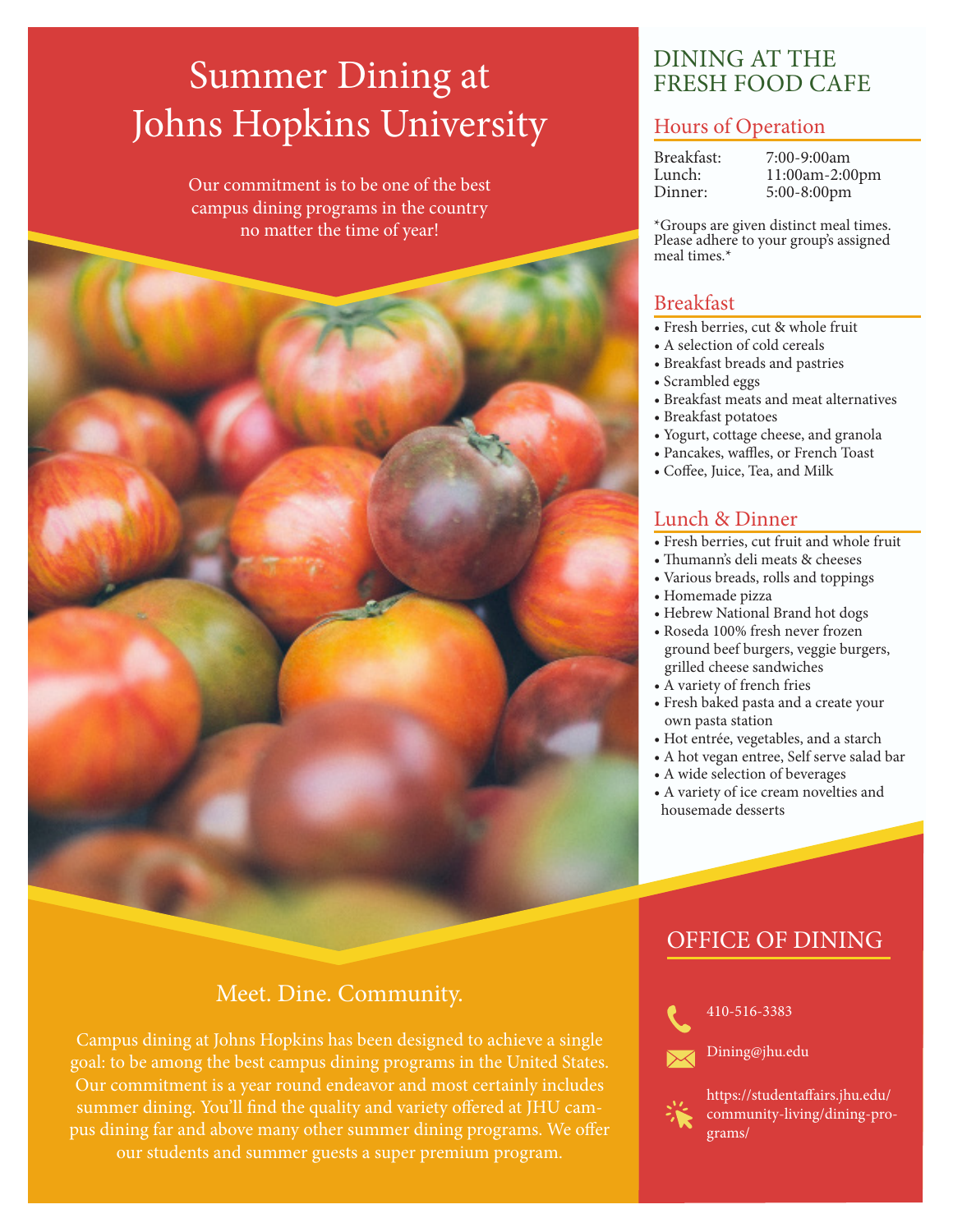## Dining at the Fresh Food Cafe

'All you care to eat' dining is offered to summer conference and camp participants at the Fresh Food Café (FFC). The FFC is the contemporary and comfortable all-you-care-to-eat dining facility located in the AMR complex on the University's main campus. With more than six distinct food stations, the FFC offers exceptional variety, quality, and convenience. We will assign and confirm your group's dining meal times prior to arrival on campus.

## To-Go Program:

Guests will be able to get a to-go box if they are in a hurry, wish to dine al fresco, or simply want to work on a group meeting with their peers at an alterative location. Our summer to-go program will provide the option for a to-go box, a beverage cup and single use cutlery (all compostables are to be discarded in any yellow compost receptacle on campus). Guests need to alert the cashier at the time of check in about their desire to participate in this program. Guests participating in the to-go program should not also be eating in the dining hall at the same time. They should be getting their to-go meal and leaving the dining hall.

## Smaller Groups:

At certain times during the summer, we have fewer guests on campus dining with us. On those days, in the interest of efficiency, we will offer a scaled-down alternative buffet meal. This buffet meal offers our same great quality, with appropriately-scaled variety while still ensuring that we offer various choices to suit individual tastes.

## Outside Food Policy:

For food safety and sanitation reasons, food that is not purchased, prepared or served by Hopkins Dining is not allowed in campus dining facilities at any time.



### Meal Passes:

Available for your special guests (e.g., one day attendees or speakers), these passes are designed to provide you with the opportunity to extend hospitality to a guest in the form of a pre-paid meal pass. Meal passes must be purchased at least 48 hours in advance for breakfast, lunch, or dinner. Unused meal passes are non-refundable. Meal passes may not be used by your attendees in lieu of a regular meal plan. Passes may be purchased from Scheduling and Event Services by calling 410-516-3962 or e-mailing your assigned point of contact within Scheduling and Event Services.